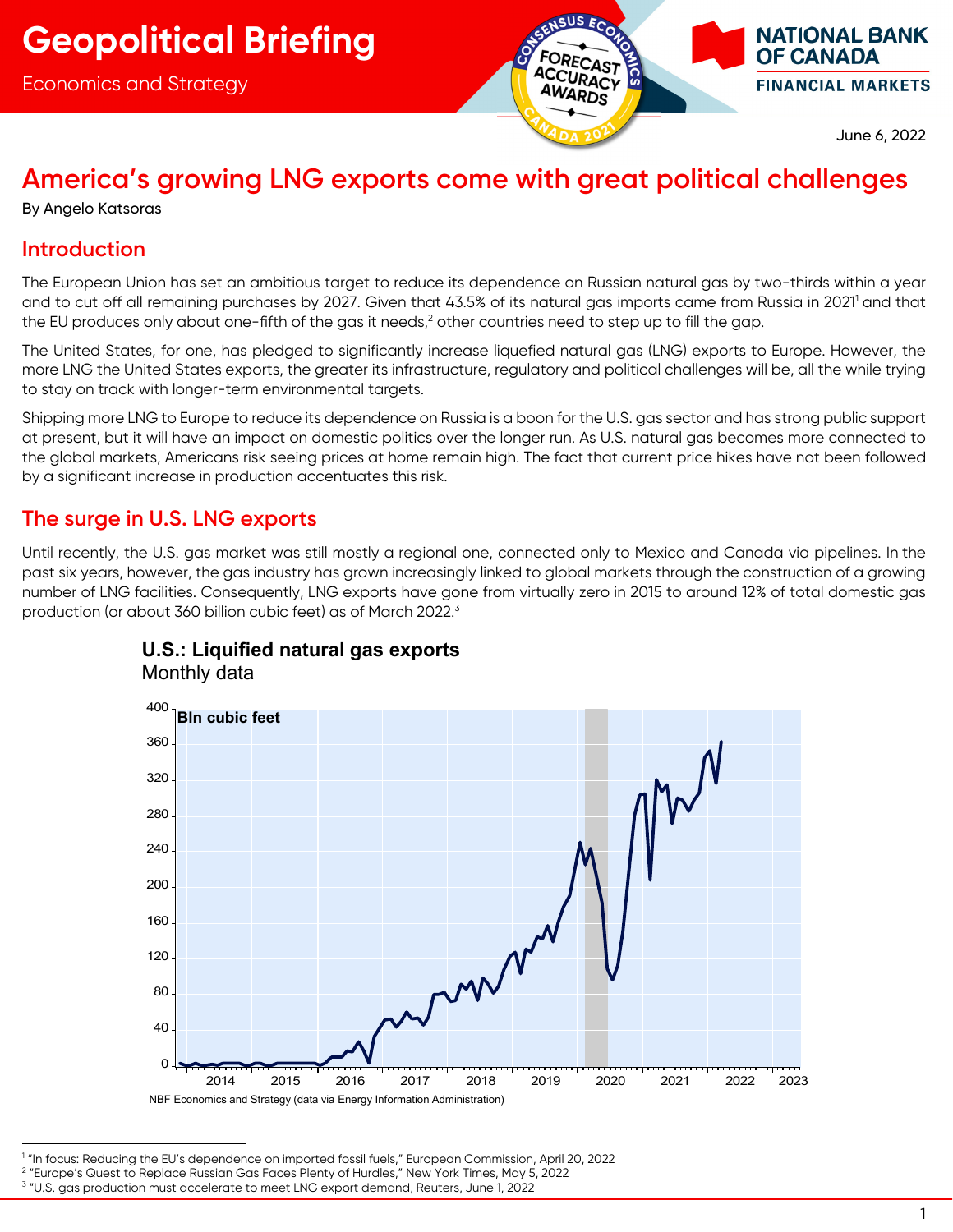## Economics and Strategy

Given that U.S. LNG is being exported at full capacity, the higher price is the incentive for sending more gas to Europe in the near term. Nearly 75% of U.S. LNG exports have gone to Europe so far this year, up from 34% in 2021.<sup>4</sup>

## **U.S. gas production has not kept pace with demand**

In the past, a significant jump in the price of natural gas has tended to be followed by a surge in output. Despite the price being near a 14-year high at present, this has yet to occur in 2022.



**United States: Natural gas production**

**Bln cubic feet per day** 

This is the case particularly for gas production in two key regions: the Appalachian Basin, which covers parts of Pennsylvania, West Virginia, and Ohio and the Permian Basin in West Texas. In 2021, these two regions accounted for 37% and 19% of America's natural gas production, respectively.

Appalachian gas production has gone from growing at an average annual rate of 36% from 2010 to 2019 to only 4% in 2020 and 2021. Permian gas output grew an average of 17% per year from 2012 to 2020, before slowing to 8% in 2021.<sup>5</sup>

**NATIONAL BANK** 

**FINANCIAL MARKETS** 

**OF CANADA** 

<sup>&</sup>lt;sup>4</sup> "Europe and the U.S. Make Ambitious Plans to Reduce Reliance on Russian Gas," New York Times, March 25, 2022<br><sup>5</sup> "LLS, natural ags production growth wapes as pood grises." Pouters May 2, 2022

<sup>&</sup>lt;sup>5</sup> "U.S. natural gas production growth wanes as need arises," Reuters, May 2, 2022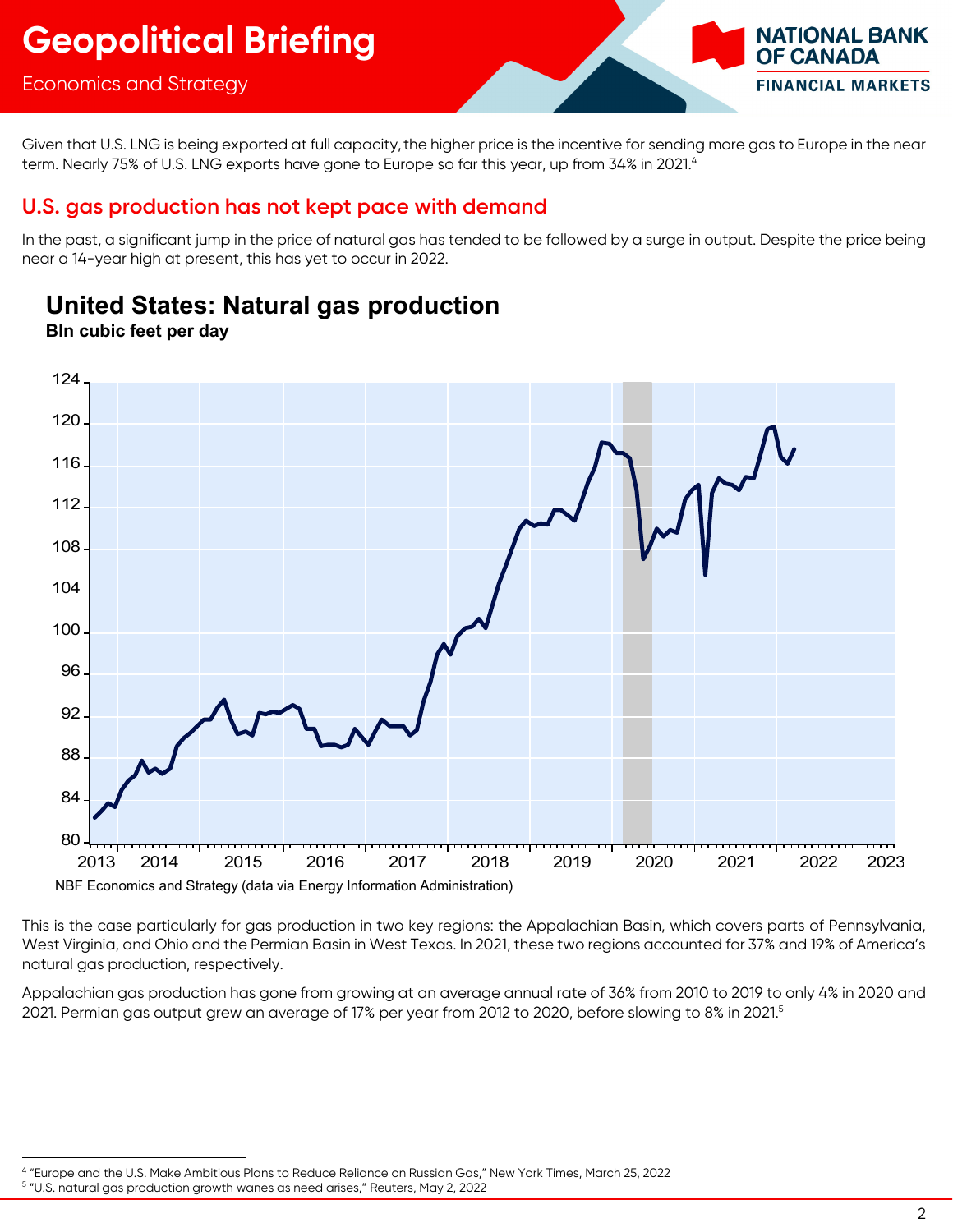## **Gas production slows in Permian and Appalachia**



Source: U.S. Energy Information Administration monthly productivity report

Another indicator that U.S. gas companies are not responding to high prices is the rig count. The number of rigs drilling for gas in America stood at about 150 in late March, far below the nearly 1,000 in operation 13 years ago, the last time the price of gas topped \$7 per million BTU.<sup>6</sup>

### **Pipeline constraints**

One of the factors behind the slowing pace of production growth is lack of adequate pipeline infrastructure. The U.S. Energy Information Administration stated that a total of 7.44 billion cubic feet per day of interstate natural gas pipeline capacity was added in the United States in 2021. This was the smallest amount of new capacity since 2016, the year before LNG exports began to gather momentum.<sup>7</sup>





<sup>&</sup>lt;sup>6</sup> "Biden's Gas Exports Create Imported Headaches," Washington Post, April 21, 2022<br><sup>7</sup> "Natural ags interstate pipeline capacity additions decrease in 2021." Epergy Inferm

**NATIONAL BANK** 

**FINANCIAL MARKETS** 

**OF CANADA** 

Source: "U.S. natural gas production growth wanes as need arises," Reuters, May 2, 2022

 <sup>&</sup>quot;Natural gas interstate pipeline capacity additions decrease in 2021," Energy Information Administration, February 14, 2022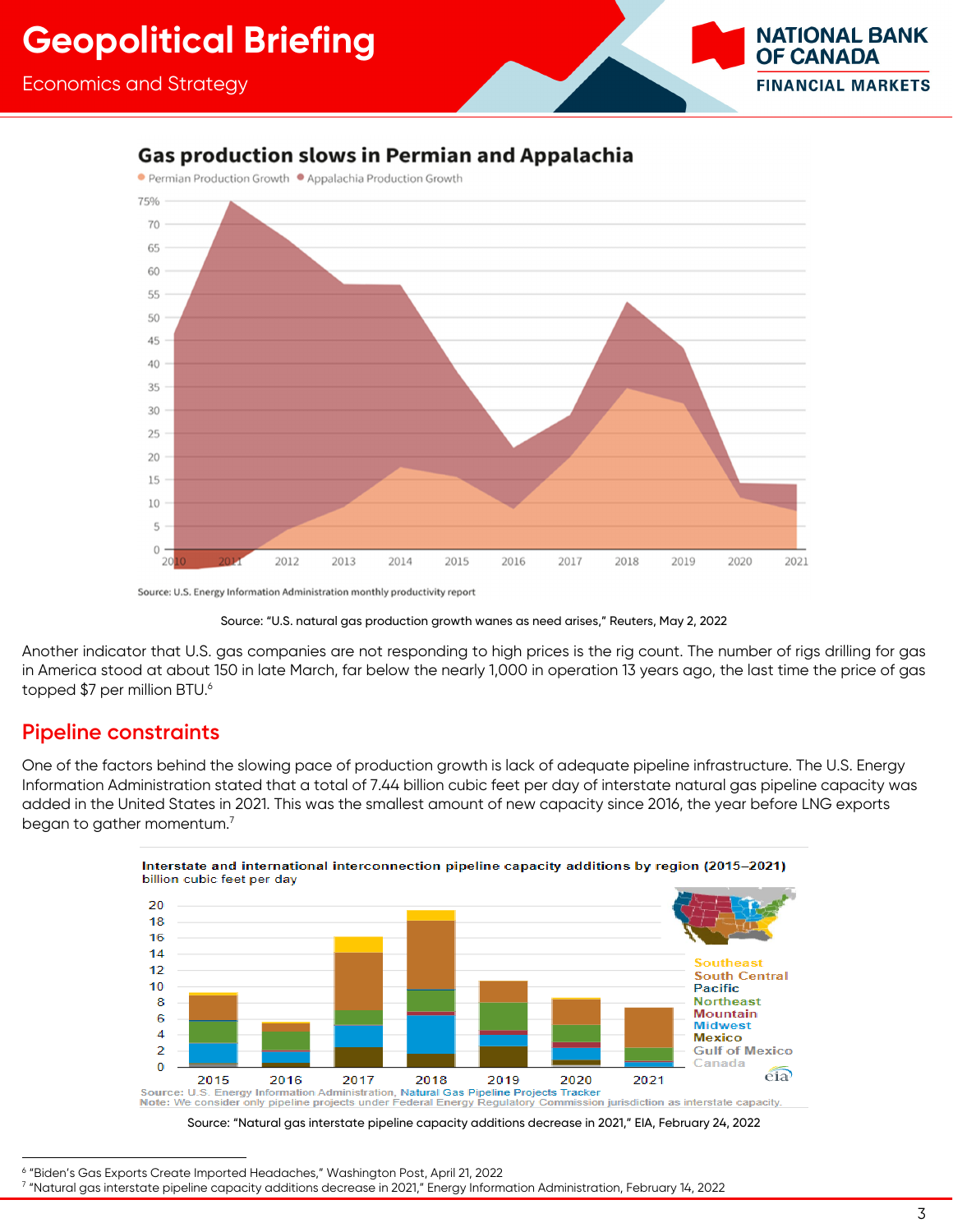### Economics and Strategy

In recent years, several key pipeline proposals for the Appalachian region have been scrapped owing to more stringent regulations and opposition from environmental groups. These include interstate projects such as the Atlantic Coast Pipeline, the Penn East Pipeline, and the Constitution Pipeline.<sup>8</sup>

## **Other factors slowing natural gas production**

These include:

- the mounting price of supplies and a shortage of workers and equipment; and
- pressure from investors to focus on profitability over production, which means that instead of drilling more, companies are increasingly using profits to reduce debt, pay dividends, and buy back stock.

## **The growing risk of political pushback to growing LNG exports**

The growth of LNG exports has not only increased demand for U.S. gas, it has also tied the domestic natural gas market more closely to those in Europe and Asia where prices are multiple times higher. This means that American consumers are increasingly competing with buyers overseas. U.S. natural gas is now trading in the range of \$8 to \$9 per million BTU, far above the \$3 average for the previous 10 years.



#### **Europe and Asia must pay sky-high LNG prices to meet demand Weekly averages, as of June 3rd**

NBF Economics and Strategy (data via Bloomberg)

#### *Calls to limit LNG exports*

Just before the start of the war in Ukraine in February, a group of senators, including Elizabeth Warren, wrote a letter to the Biden administration urging measures to limit U.S. natural gas exports. The letter stated: "The administration must also consider the potential increase in cost to American families because of higher export volumes."9

Opposition has also come from the Industrial Energy Consumers of America, a trade group representing manufacturers of fertilizers, chemicals and other products heavily reliant on natural gas. The group wrote to U.S. Energy Secretary Jennifer Granholm last November asking the administration to limit LNG shipments when domestic gas prices rise significantly.<sup>10</sup>

**NATIONAL BANK** 

**FINANCIAL MARKETS** 

**OF CANADA** 

<sup>&</sup>lt;sup>8</sup> "Demand for U.S. natural gas has never been higher. So why is production slowing?" Fortune, May 4, 2022.<br><sup>9 "LIS natural gas prices surge as Europe turns away from Pussian energy." Financial Times, May 5, 2202.</sup>

<sup>&</sup>lt;sup>9 "</sup>US natural gas prices surge as Europe turns away from Russian energy," Financial Times, May 5, 2202<br><sup>10</sup> "Biden faces growing pressure to restrict LNG exports following price spike," Houston Chronicle, February 3, 202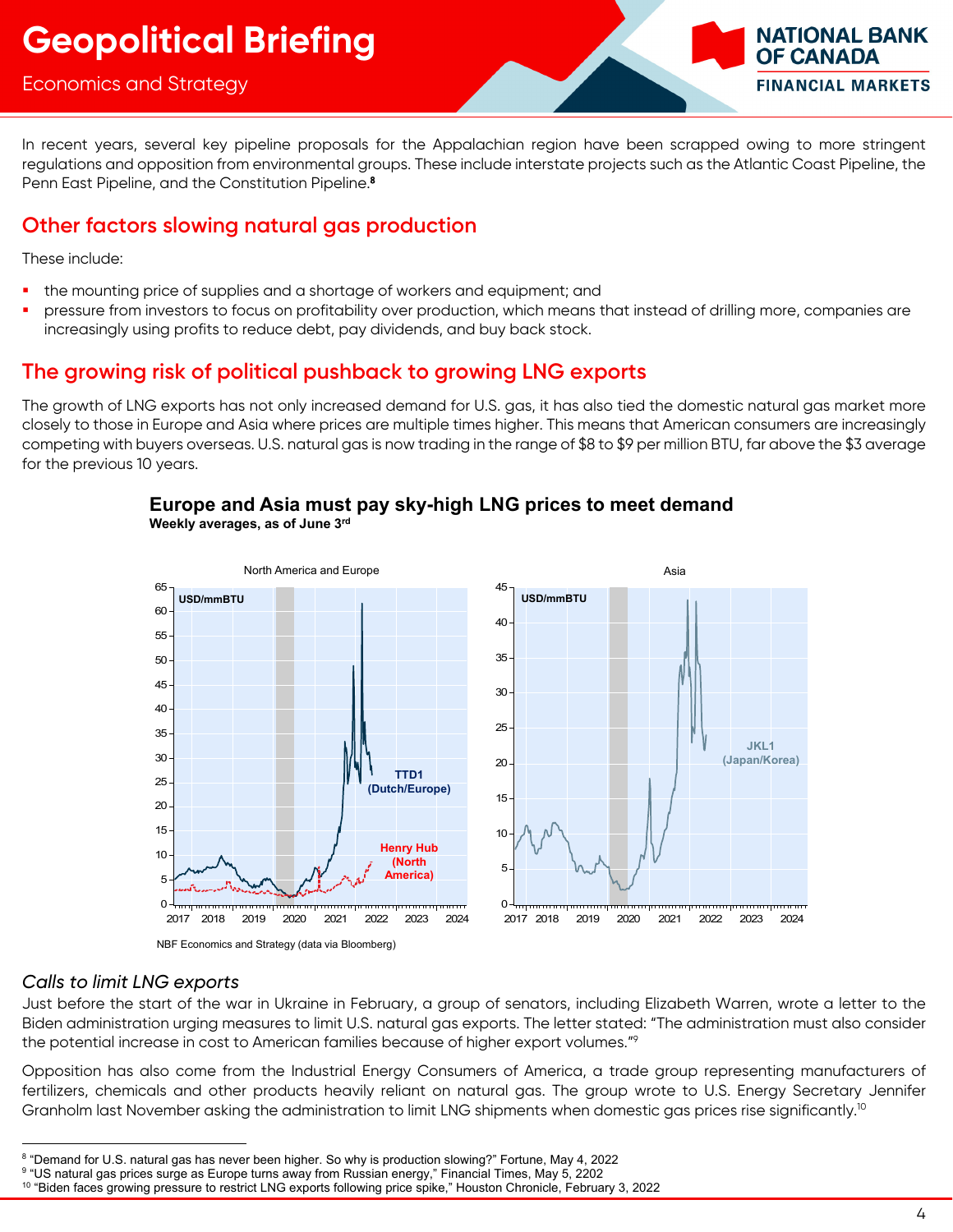### Economics and Strategy

**NATIONAL BANK OF CANADA FINANCIAL MARKETS** 

These demands have temporarily subsided because of the war. However, should prices stay elevated, demands to limit exports could resurface.

## **Higher natural gas prices also mean higher electricity prices**

This is because natural gas is used to generate about 40% of America's electricity. High gas prices also come at a time when utilities are having to finance the cost of transitioning to green energy, retiring a growing number of fossil-fuelled power plants and modernizing the grid. For example, the U.S. Department of Energy estimates that the average age of large power transformers, which handle 90% of U.S. electricity flow, is over 40 years, which is when malfunctions begin to occur more frequently.<sup>11</sup> Natural gas is also an important backup to alternative energy when the sun is not shining, and the wind is not blowing.

## The Rising Price of Home Electricity in the U.S.



Year-over-year change in average prices in January each year

Source: "Get Ready for Another Energy Price Spike: High Electric Bills," New York Times, May 3, 2022

## **Water scarcity in the southwest threatens power supply**

Yet another factor driving natural gas and electricity prices higher is the ongoing drought in the southwest, which is reducing river flows. This problem is particularly dire for the Colorado River, one of the region's most important sources of water. This means, for example, that less water is flowing into Lake Powell, the country's second-largest reservoir. Lake Powell has declined to just 24% of full capacity, its lowest point since first being filled in the 1960s.<sup>12</sup>

The more its water level drops, the less pressure there is to drive the turbines at the reservoir's Glen Canyon Dam. When operating at full capacity, the dam can generate power for as many as 5.8 million homes and businesses in seven states.<sup>13</sup> For example, should drought conditions persist, the U.S. Energy Information Administration estimates hydro would account for only 8% of California's total electricity generation from June through September 2022, compared with 15% under normal water conditions.<sup>14</sup> Less hydropower means greater reliance on natural gas.

Source: U.S. Energy Information Administration . By The New York Times

<sup>&</sup>lt;sup>11</sup> "Creaky U.S. power grid threatens progress on renewables, EVs," Reuters, May 12, 2022

<sup>&</sup>lt;sup>12</sup> "Water shortages on Colorado River could eventually hit California, Arizona warns," Los Angeles Times, May 6, 2022<br><sup>13</sup> "Lake Powell officials face an impossible choice in the U.S. West's megadrought: Water or electri

<sup>&</sup>lt;sup>14</sup> "California drought could reduce hydroelectric generation to half of normal levels," Energy Information Administration, June 1, 2022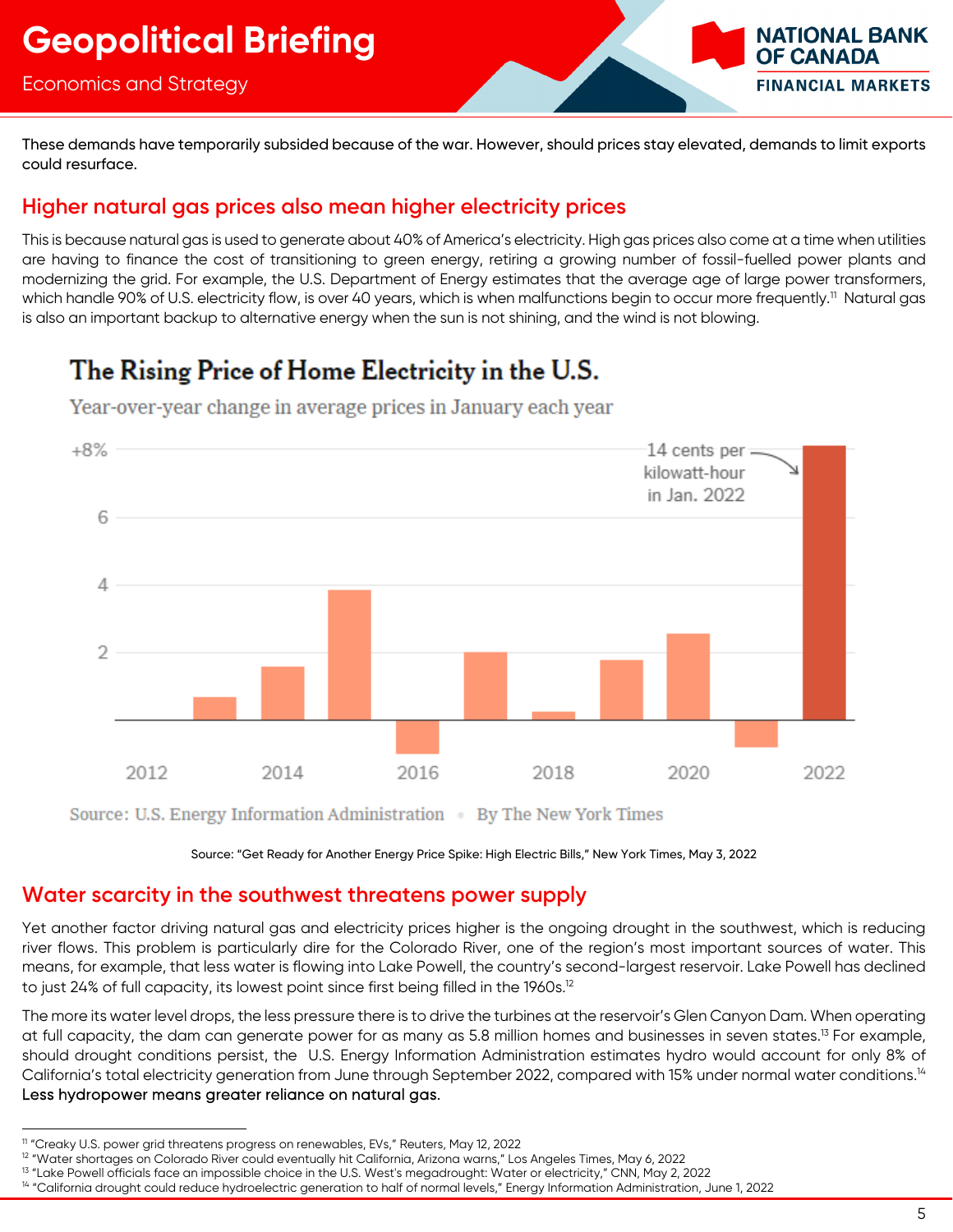

## **Balancing today's energy needs with longer-term environmental goals**

Before the Ukraine war, some countries had held off on building additional LNG infrastructure over fears that ever-tighter environmental regulations might threaten the long-term viability of these assets. Below are two examples:

- In 2019, Sweden blocked a permit that would have provided an LNG import terminal with access to the region's main power grid. The reason for this was that it would increase Sweden's dependency on fossil fuels.<sup>15</sup>
- In 2020, the French utility Engie SA scrapped plans to buy U.S. LNG because of environmental concerns.

Immediately following the start of the war, Engie reversed its position and signed the deal. Several other European countries have also recently signed agreements to bring American gas to European shores.

While the war has forced environmental concerns to take a back seat to energy security, concerns persist regarding the viability of building natural gas-related infrastructure with a decades-long lifespan. It is feared that these projects will become stranded assets as the West transitions toward renewables. The EU's plan to classify natural gas investment as green energy until only 2030 highlights these concerns. Largely because of these climate policies, Rystad Energy, an energy research company, has forecast that the EU's demand for gas will fall almost 40% by 2040.16

The environmental policies of a growing number of enterprises could add further momentum to this trend. For example, Allianz announced that, beginning in 2023, it would no longer issue property and casualty insurance for new oil and gas projects, and it would stop renewing existing contracts as of July 2023. Zurich-based Swiss Re has already implemented similar restrictions<sup>17</sup>

## **Global demand for LNG**

Balancing the need for security of supply with environmental targets will become even more difficult this year because global demand for LNG is expected to outstrip supply. Indeed, demand is expected to hit 436 million tonnes in 2022, whereas projected available supply amounts to only 410 million tonnes. It is estimated that most new supply will not come online until 2024.18 In February 2021, the consulting firm McKinsey estimated that LNG's share of global gas supply will increase from 13% to 23% by 2050.<sup>19</sup>



#### Global LNG supply and demand outlook Million tonnes

Source: "Europe May Face LNG Crisis This Winter," Rystad Energy, May 9, 2022

<sup>&</sup>lt;sup>15</sup> "Before Ukraine Standoff, U.S. Pitched Its 'Freedom Gas' to Europe and Found Few Takers," Wall Street Journal, January 30, 2022<br><sup>16</sup> "Ukraine war fuels European and Asian scramble for U.S. LNG," Nikkei Asian Review, M

<sup>&</sup>lt;sup>18</sup> "A perfect and unavoidable storm: LNG supply crisis will make landfall in winter 2022," Rystad Energy, May 9, 2022

<sup>&</sup>lt;sup>19</sup> "Global gas outlook to 2050," McKinsey & Company, February 26, 2021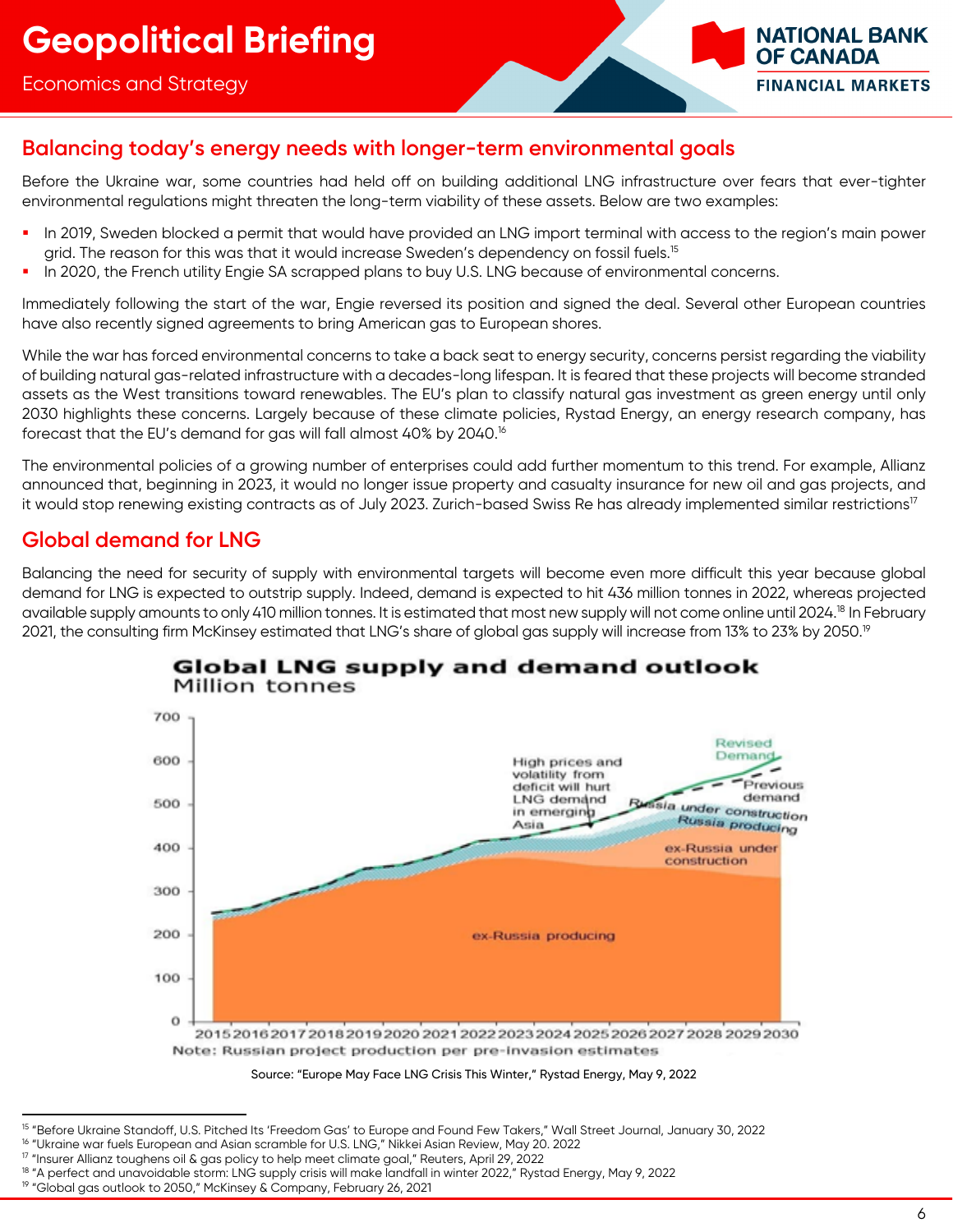Economics and Strategy



## **Conclusion**

The United States has responded to the Russian invasion of Ukraine with strong commitments to help the EU wean itself off Russian natural gas. But what the geopolitics of the moment require cannot be accomplished without some negative side effects. The more LNG that the United States exports, the greater the risk that U.S. natural gas prices will increase. Complicating matters further is that natural gas production levels are not responding to high prices with a significant increase in production. Reasons for this include pipeline constraints, a focus on profitability over production, and climate-related concerns. As if all this wasn't enough, the drought in the southwestern part of the country will reduce the ability to generate hydroelectricity and increase reliance on natural gas-fired power plants.

This combination of strong demand and tight supply will add to inflationary pressures in the broader economy and consequently weigh on the approval ratings of the Biden administration as the midterm elections loom.

Ensuring the energy security of America and Europe in the short term while continuing to work toward longer term environmental targets requires high-level policymaking skills. Governments are trying to persuade the natural gas industry to build more infrastructure while actively pursuing environmental goals that could make such infrastructure obsolete in a decade or so -- well before most projects have had a chance to become profitable.

The policy solution to the dilemma may lie in some kind of promise of future compensation to the industry for building infrastructure today in the face of its possible obsolescence tomorrow. While any such promise would be expensive, the price would pale in comparison to the cost of a multi-year energy shortage and economic crisis if traditional energy industries are not equipped to meet demand before the transition to alternative energy is completed. This compromise should include allowing U.S. natural gas production to accelerate significantly in the short term to both help moderate price levels domestically and increase supplies to Europe.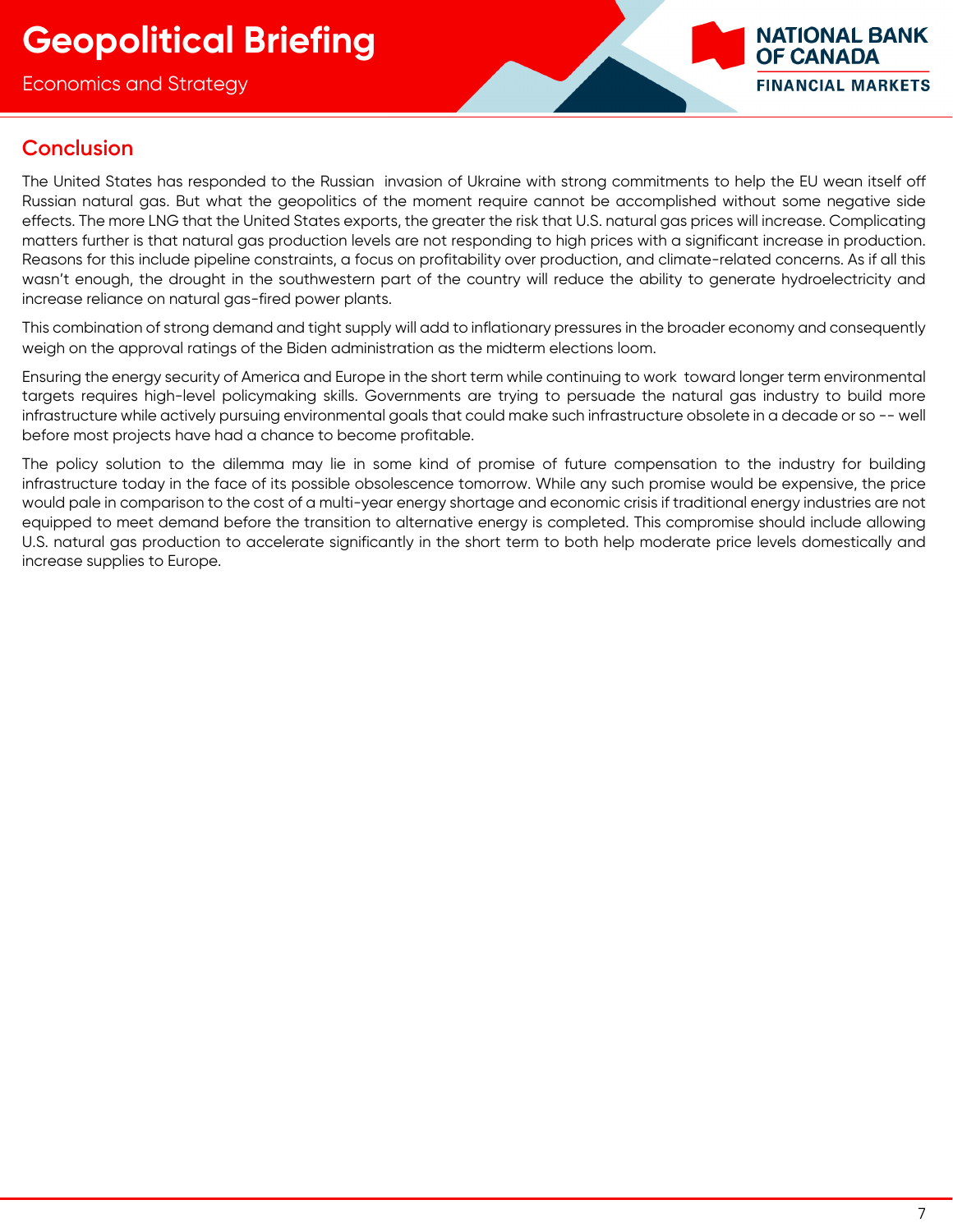Economics and Strategy

## **Economics and Strategy**

#### **Montreal Office Toronto Office** 514-879-2529 416-869-8598

stefane.marion@nbc.ca matthieu.arseneau@nbc.ca warren.lovely@nbc.ca

#### Alexandra Ducharme Angelo Katsoras

*Economist Geopolitical Analyst*  alexandra.ducharme@nbc.ca angelo.katsoras@nbc.ca

#### Stéfane Marion Matthieu Arseneau Warren Lovely

#### Kyle Dahms Daren King Jocelyn Paquet Taylor Schleich

*Economist Economist Economist Rates Strategist* 

*Chief Economist and Strategist Deputy Chief Economist Chief Rates and Public Sector Strategist* 

**NATIONAL BANK OF CANADA** 

**FINANCIAL MARKETS** 

kyle.dahms@nbc.ca daren.king@nbc.ca jocelyn.paquet@nbc.ca taylor.Schleich@nbc.ca

#### **General**

This Report was prepared by National Bank Financial, Inc. (NBF), (a Canadian investment dealer, member of IIROC), an indirect wholly owned subsidiary of National Bank of Canada. National Bank of Canada is a public company listed on the Toronto Stock Exchange.

The particulars contained herein were obtained from sources which we believe to be reliable but are not guaranteed by us and may be incomplete and may be subject to change without notice. The information is current as of the date of this document. Neither the author nor NBF assumes any obligation to update the information or advise on further developments relating to the topics or securities discussed. The opinions expressed are based upon the author(s) analysis and interpretation of these particulars and are not to be construed as a solicitation or offer to buy or sell the securities mentioned herein, and nothing in this Report constitutes a representation that any investment strategy or recommendation contained herein is suitable or appropriate to a recipient's individual circumstances. In all cases, investors should conduct their own investigation and analysis of such information before taking or omitting to take any action in relation to securities or markets that are analyzed in this Report. The Report alone is not intended to form the basis for an investment decision, or to replace any due diligence or analytical work required by you in making an investment decision.

This Report is for distribution only under such circumstances as may be permitted by applicable law. This Report is not directed at you if NBF or any affiliate distributing this Report is prohibited or restricted by any legislation or regulation in any jurisdiction from making it available to you. You should satisfy yourself before reading it that NBF is permitted to provide this Report to you under relevant legislation and regulations.

National Bank of Canada Financial Markets is a trade name used by National Bank Financial and National Bank of Canada Financial Inc.

#### **Canadian Residents**

NBF or its affiliates may engage in any trading strategies described herein for their own account or on a discretionary basis on behalf of certain clients and as market conditions change, may amend or change investment strategy including full and complete divestment. The trading interests of NBF and its affiliates may also be contrary to any opinions expressed in this Report.

NBF or its affiliates often act as financial advisor, agent or underwriter for certain issuers mentioned herein and may receive remuneration for its services. As well NBF and its affiliates and/or their officers, directors, representatives, associates, may have a position in the securities mentioned herein and may make purchases and/or sales of these securities from time to time in the open market or otherwise. NBF and its affiliates may make a market in securities mentioned in this Report. This Report may not be independent of the proprietary interests of NBF and its affiliates.

This Report is not considered a research product under Canadian law and regulation, and consequently is not governed by Canadian rules applicable to the publication and distribution of research Reports, including relevant restrictions or disclosures required to be included in research Reports.